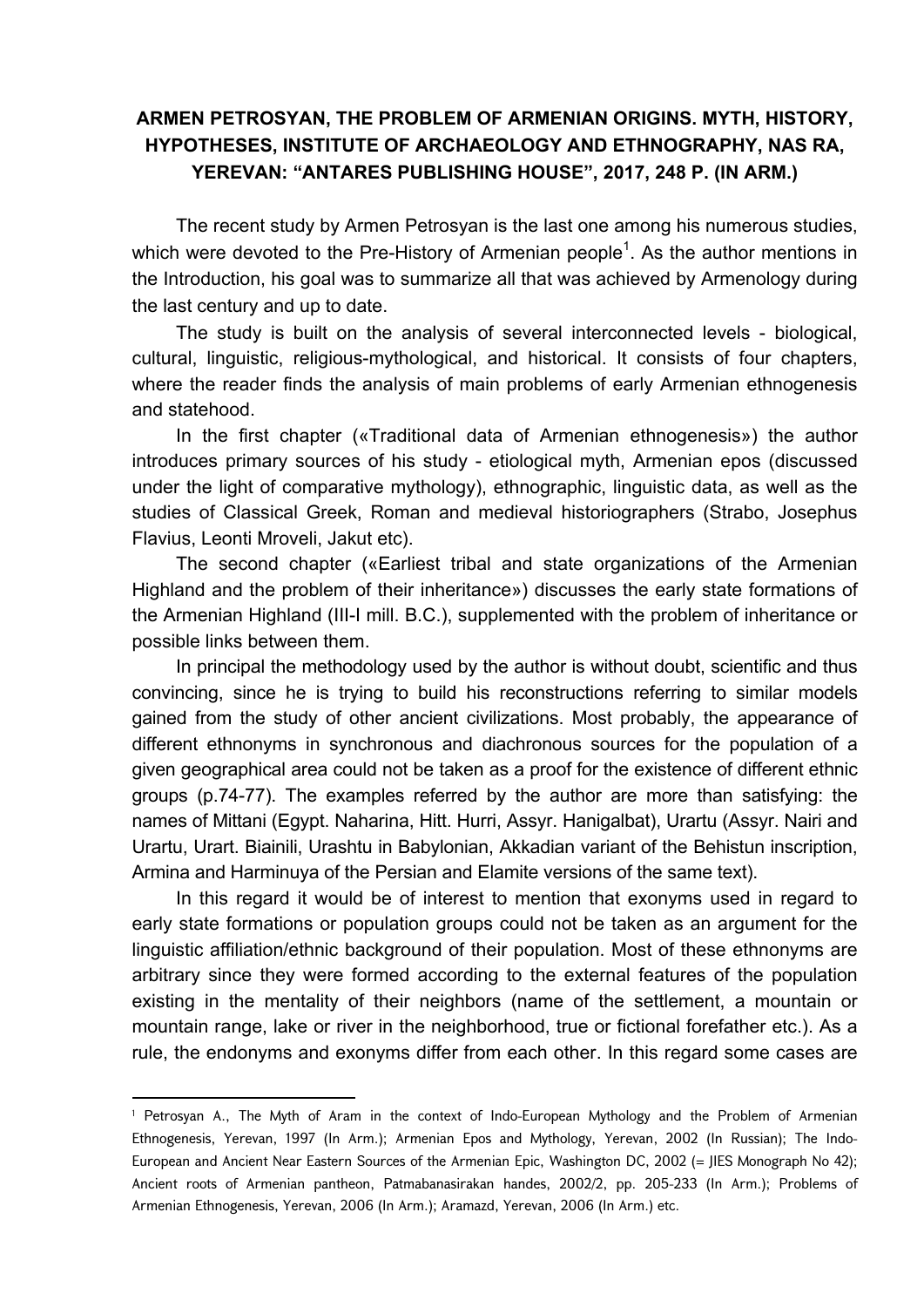worth to mention. For example, Lithuanians call Russians *krievs* (this was the exonym which denotes the eastern Slavic tribe of *Krivichi*, neighbors of ancient Lithuanians). Or *Tedesci* which means Germans used by Italians (the name given to a small group of Jews settled down in Venice in the XVI century A.D.), not to mention French people, whose name originally denotes the German tribe of Franks. In this regard it would be worth to refer to the widespread practice in some studies where the authors were looking for the ethnonym "hay" or "armen" in ancient sources, neglecting others who probably could have been also Armenian-speaking.

In regard to the problem of political and spiritual-cultural inheritance the paragraph devoted to the Upper Armenia is of utmost importance. Here it is shown that this region is attested to in the written sources as a prominent cultic center still in the II mill. B.C. Strikingly, the main religious-cultic centers of Pre-Christian Armenia were located exactly here (in Ekexeac, Daranaxeac and Derjan gavars). It is not accidental that the ancestral tomb of the Armenian Arshakids was located in the fortress of Ani along with the part of the state treasury, not to mention that with the adoption of Christianity the district (gavar) of Ekexeac was given to Gregory the Illuminator as the domain of his family. Actually, in the case of the Upper Armenia we deal with the prominent region of the early Armenian statehood and the consolidation of the people.

In the case of the ancient Armenian province of Ayrarat the author also is inclined to see a considerable level of inheritance from most ancient period. He refers to the Armenian etiological myth, where this province figures as the center of "Armenian universe". Here used to live and rule Aramaneak, the elder son of the forefather Hayk and his offsprings.

Another variant of inheritance is suggested for the province of Vaspurakan (Lake Van area). Despite the absence of pan-Armenian state or religious centers in this region (capital cities, temples of prominent deities), here used to live the forefather Hayk (the battle at Hayotsdzor against Bel), and also "Mheri dur" of the "Daredevils of Sassoun" epos is located; other personages of the epos also are connected with the south. So, Vaspurakan, as well as Sassoun and Taron are considered to be the centers of ancient Armenian epos.

At the end of this chapter the civilizational role of Urartu is discussed. Indeed, the author rightly mentions that Urartu is to be understood as being an artificial political organization which includes different political, economic and linguistic components, where the ruling elite comprised a minority.

In the third chapter A. Petrosyan («Ethnolinguistic situation in the Armenian Highland in the II-I mill. B.C.») discusses the problem of ethnolinguistic composition of the Armenian Highland. Here the author lists a large group of proper names attested in the Mesopotamian and Anatolian cuneiform texts, where one could see clear traces of Indo-European and non-Indo-European population (Hurrian-Urartian, Indo-Iranian, Hittite-Luwian, Kaskaean, Semitic, Armenian etc.). In this panorama the original place of the Armenian speaking tribes, before their spread into other regions of the Armenian Highland, A.Petrosyan locates on the northern shores of Lake Van, in the upper